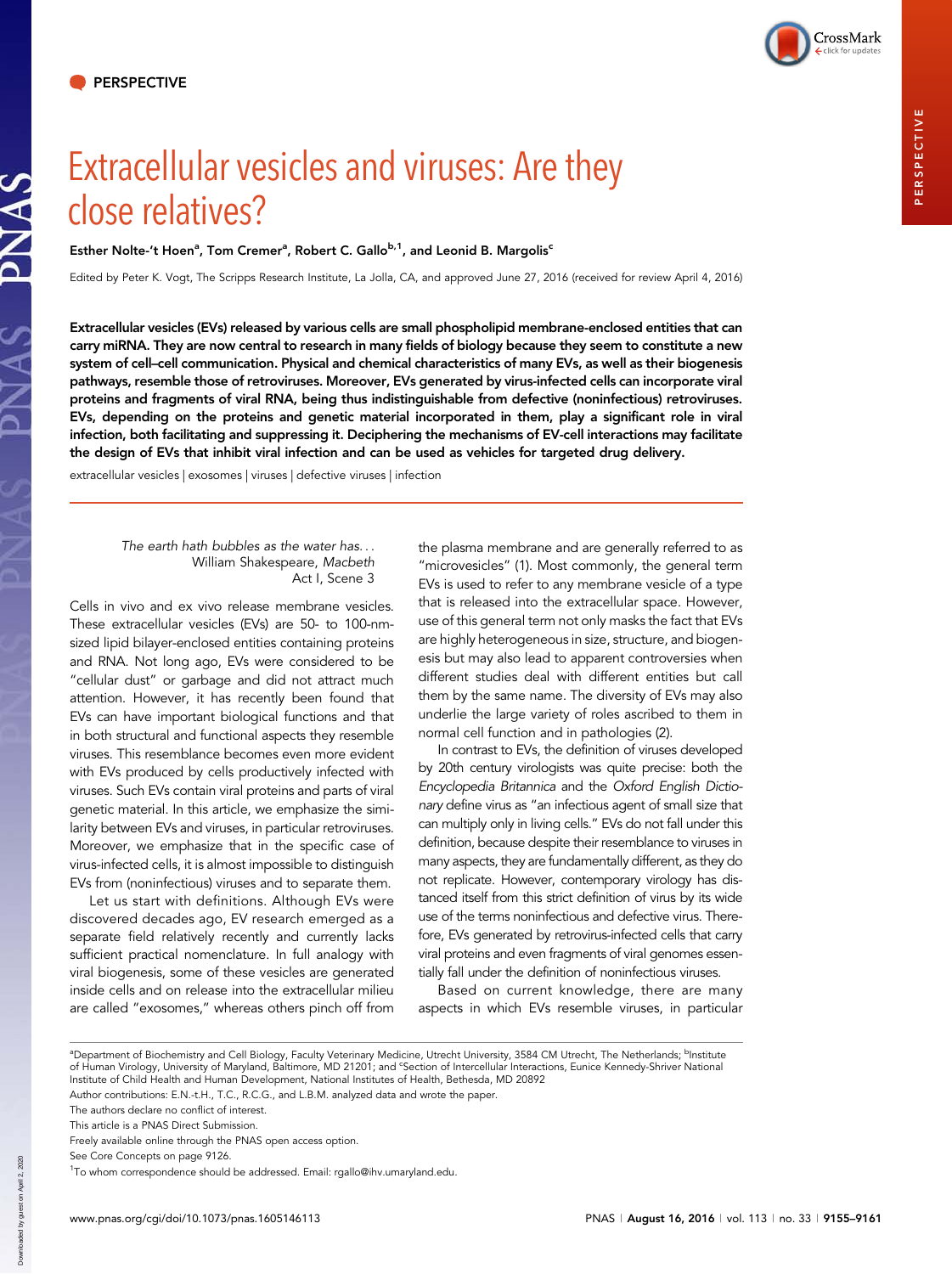retroviruses. First, although some EVs may be up to a micrometer in size, the majority of EVs are <300 nm, the size of a typical RNA virus. Like enveloped viruses, EVs are surrounded by a lipid membrane that also contains cell membrane proteins. Like many viruses, EVs are formed in the endosomal system or at the plasma membrane via defined biogenesis pathways, for example, involving the endosomal sorting complexes required for transport (ESCRT) machinery (1). Like viruses, EVs can bind to the plasma membranes of other cells, enter them either through fusion or endocytosis, and trigger specific reactions from these recipient cells (1). Finally, EVs carry genetic material, and this genetic material can change functions of the recipient cells (2, 3). Especially in the case of retroviruses, EVs generated in infected cells contain selected molecules of viral origin (4) and can be so similar to noninfectious defective viruses that have lost their ability to replicate that the difference between them becomes blurred. In other cases, EVs provide an "envelope" to nonenveloped viruses, e.g., hepatitis A, and these EV-encapsulated viruses can infect cells (5). Similarly, EV released by hepatitis C-infected cells can carry fully infectious viral genomes that in target cells generate new infectious viral particles (6).

In this Perspective, we suggest that in retrovirus infections a variety of diverse vesicles is released, such that on one extreme there are EVs consisting entirely of host cell components and on the other replication-capable viruses. In between these extremes are nonreplicating particles that can be considered both as defective viruses and as EVs containing various amounts of virus-specific molecules (Fig. 1).

Obviously, unlike true viruses, EVs that contain viral proteins and fragments of viral genomes do not cause outbreaks and epidemics. However, EVs can either directly interact with retroviruses or modulate host cells, thereby affecting the infection. Studies on other virus infections in which EVs were shown to affect antiviral immune responses [e.g., human herpesviruses, in particular Epstein-Barr virus (EBV)] or in which EVs were shown to entrap nonenveloped viruses (like hepatitis A virus and hepatitis E virus) have been reviewed elsewhere (7, 8).



Fig. 1. Structural similarities between EVs and virions. Cells infected with enveloped RNA (retro)viruses release vesicles containing a variety of host and viral factors. On one extreme, there are EVs consisting entirely of host cell components (blue), and on the other extreme there are infectious viruses surrounded by a host lipid bilayer and containing all of the virus-specific molecules (red) necessary for infectivity. In virus-infected cells, EVs incorporate fragments of the viral genome and viral (glyco)proteins. Moreover, virus infections modify the incorporation of host proteins and RNAs into EVs (light blue). Such infection-induced EVs and the so-called defective viruses and virus-like particles are intermediate entities, and the border between them seems not to exist.

#### EVs and Viruses Cross Paths in Biogenesis

Early discussions on relationships between EVs and viruses (9, 10) were largely based on the fact that both EVs and retroviruses use the cellular vesiculation machinery, which explained striking similarities between EVs and retroviruses in lipid composition (high cholesterol and glycosphingolipids) and protein content (tetraspanins, GPI proteins, and cytoplasmic proteins). Moreover, it was hypothesized that retroviruses exploit preexisting pathways for intracellular vesicle trafficking (The Trojan exosome hypothesis) (9) and could be regarded as "modified or mutated exosomes." Others disputed the idea, because in contrast to retroviruses, there was little evidence for an active role of EVs in functional modification of target cells via transport of bioactive proteins, lipids, and genetic material (10). Later, it was found that EVs do contain genetic material, mainly in the form of small RNAs (3,11,12). Besides the involvement of molecular mechanisms for sorting of specific proteins into EVs (13), numerous studies also indicate that the RNA content of EVs doesn't simply reflect the RNA content of the EV-producing cell. Although some RNAs may passively diffuse into EVs in the course of their biogenesis, active sorting of specific RNAs has been shown to depend on defined RNAbinding proteins (14). Moreover, EV-associated miRNAs and mRNAs have been found to be enriched in certain sorting motifs (14–16). Recent scientific breakthroughs have shown that EV-associated proteins, lipids, and genetic material can be functionally transferred to target cells (13, 17–19), strongly implying that EVs and (retro) viruses have in common not only structural but also some functional aspects. This similarity is a reflection of the similarity in biogenesis of EVs and viruses (Fig. 2).

## "Mister Postman": What Do EVs and Viruses Deliver

Published data indicate that EVs share with viruses an important function that played a critical role in evolution, namely delivering bioactive material from one cell to another (7, 8, 20, 21). Specific combinations of lipids and proteins, in particular, tetraspanins (22), in the EV membrane can mediate specific targeting of vesicles to recipient cells and may determine the ability of vesicles to fuse with cellular membranes. These molecules, as well as genetic material and proteins enclosed in EVs (e.g., transcription factors and cytokines), constitute molecular signals that can affect the function of recipient cells. It is exactly this trait of being multicomponent transport units that EVs share with enveloped viruses. Below, we discuss further characteristics shared by EVs and viruses.

As suggested from the above, like viral envelope proteins, EV surface proteins can determine adhesion to the plasma membrane of specific target cells. The intercellular adhesion molecule 1 (ICAM 1), present in dendritic cell (DC)-derived EVs, for example, mediates EV recruitment by other DCs and activated T cells (23, 24). Interestingly, the combination of integrin proteins on tumor cell EVs was recently shown to determine their delivery to specific target organs, where these EVs prepare the site of metastasis (25). A number of cellular proteins are incorporated both in EVs and in virions. Tetraspanins, for example, are associated with EVs and have also been reported to be incorporated into retroviruses, in which these host proteins can play a role in infectivity (26). Other EV membrane proteins can act as ligands for receptors on the target cell plasma membrane. MHC class II–peptide complexes on DC-derived EVs, for example, can bind or target T-cell receptors (27). Besides proteins associated with the EV surface, lipids too can mediate signaling to target cells. Examples of EV-associated bioactive lipids include prostaglandin E2, which can play a role in tumor evasion and immune suppression, and lysophosphatidylcholine, which also affects membrane fusion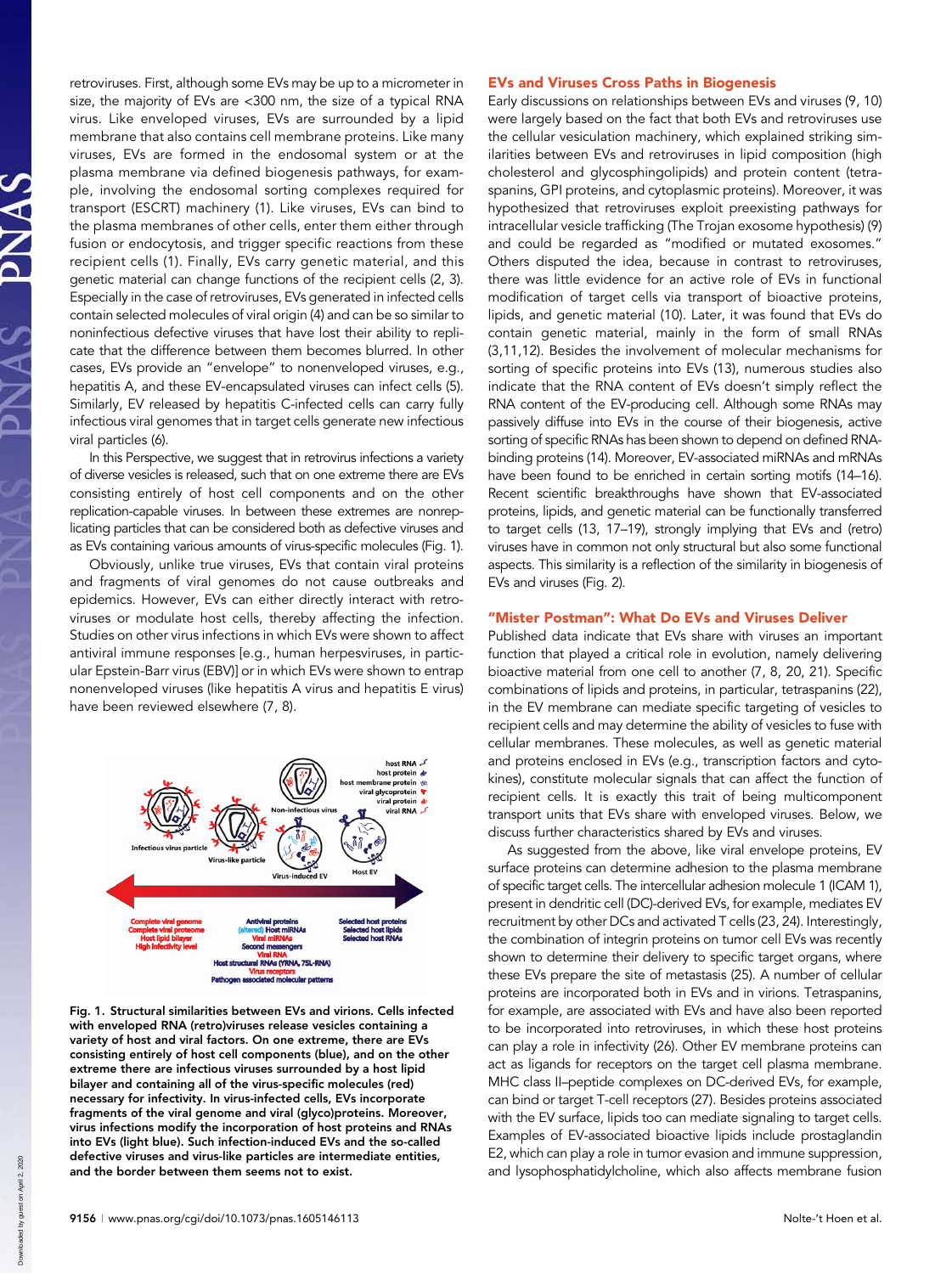

Fig. 2. Similarities between biogenesis of EVs and virions. EVs and enveloped retrovirus particles (e.g., HIV) are simultaneously released by infected cells and share pathways for biogenesis at the plasma membrane or at multivesicular bodies (MVBs). For example, proteins of the ESCRT complex and tetraspanins are involved in both virion and EV formation. Viral RNA (red) enters the cytoplasm, after which Gag-mediated virion assembly takes place in the MVB or at the plasma membrane. MVB can contain both virions and EVs and are released from the cell after fusion of the MVB with the plasma membrane through the action of Rab, SNARE, and SNAP proteins. Defective viruses are also formed but are noninfectious because of the lack of essential viral components. Whereas specific host proteins and RNAs (blue), such as CD63 and APOBEC3G, can be incorporated into virions, viral components (red) are also incorporated in the plethora of EV types released by the cells. These include fragments of the viral genome, viral miRNAs, and viral (glyco)proteins, such as Nef and Gag. This intertwining of their pathways for biogenesis blurs the distinction between virions and EVs.

and induces immune cell activation and chemotaxis (28, 29). EV surface proteins and lipids may also determine the ability of vesicles to fuse with cellular membranes, as they do in the case of viruses (30). Fusion of EVs with target cells allows EV-entrapped signaling molecules to exert effects on target cell functioning. These molecules include cytosolic proteins such as transcription factors and also cytokines such as IL-1β that lack an N-terminal signal peptide and that are released via alternative secretion routes (31). Moreover, EVs can carry specific enzymes, such as metalloproteinases and leukotriene-synthesis enzymes (32). Interestingly, DNA polymerase can also be transported by EVs. Whereas early studies reported the association of a DNA polymerase that catalyzed ribonuclease-sensitive DNA synthesis (thus resembling viral reverse transcriptase but not proving its identity) with particulate structures in the cytoplasm (27), more recent data show that tumor EVs can display endogenous reverse transcriptase activity (28). This suggests that under certain conditions, reverse transcriptase can be incorporated into EVs.

Some data indicate that EVs, although less effectively than virions themselves, can transfer cytosolic proteins involved in antiviral responses, such as APOBEC3G and cGAMP (33–36), to recipient cells. However, the relative efficiency of virions and EVs in transferring these proteins may be dependent on cell type and environmental conditions.

In some cases, EVs can also deliver genetic material into target cells. After the initial discovery that EVs carry protein-encoding mRNAs and small noncoding RNAs involved in regulation of gene expression [microRNA (miRNA)] (3), several groups demonstrated alterations in target cell gene expression due to the transfer of such RNAs via EVs (2). Besides miRNAs, EVs also contain a large variety of other small noncoding RNAs, such as fragments of protein-coding regions and repeat sequences, which could also act as regulatory RNAs by influencing gene expression (11). Although the most of genetic material enclosed in virions encodes for viral proteins that are essential for virus replication, viruses and EVs unite in their capacity to transfer RNAs that can trigger pathogen recognition receptors (PRRs) in target cells. Fragments of the viral genome, as well as virus-encoded small RNAs, such as those encoded by EBV, and certain host cell miRNAs, have been shown to trigger target cell PRRs. Although triggering of the PRR system results in complex responses, in some cases it may induce an increased activation status of these cells (37–39). Most of the described EV-mediated effects on the function of other cells are restricted to in vitro systems or occur within the same organism. Whereas viruses transfer between organisms as well as from cell to cell within an organism, the functional transfer of EVs from one individual to the other, as has been suggested for semenor mother's milk-derived EVs, has not been proven (12).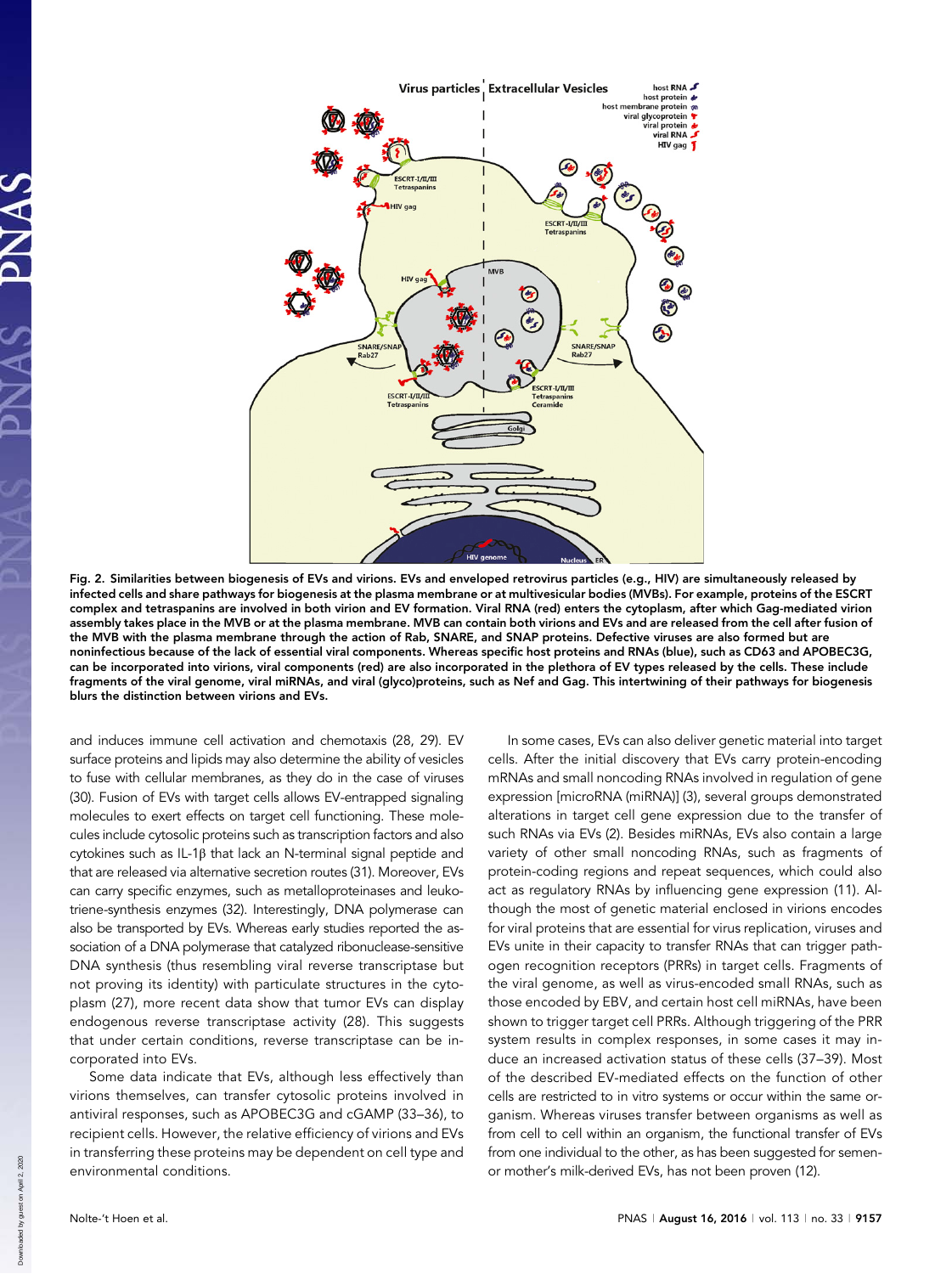Mission (Almost) Impossible: Separation of Virions from EVs Because EVs are produced by virtually all cells, probably every viral preparation is in fact a mixture of virions and EVs. To study their respective functions, it is necessary to separate EVs and virions. This is very difficult with some viruses, such as retroviruses, because both EVs and retroviruses are comparable in size (EVs ranging from 50 to 100 nm, virions being ∼100 nm) and buoyant density (EVs: 1.13–1.18 g/L; most retroviruses: 1.16–1.18 g/L). Other membrane-derived materials may also have similar characteristics. Therefore, density gradients, which are often used to separate EVs from contaminating protein aggregates on the basis of differences in buoyant densities (40), are not always reliable for separation of EVs from viral particles. Similar technical hurdles were also experienced at the early stages of retrovirus research, when there were long-lasting disagreements and controversies regarding replication-incompetent oncoviral particles causing cancer and their dependence on competent helper viruses for propagation (41). In those early days, electron microscopists observed that ultracentrifuged viruses copelleted with other 100-nmsized membrane-enclosed particles. In the case of mouse erythroleukemia, pseudorabies, and polio virus these particles were termed "defective interfering particles" (42). Such particles were found to be functionally active, e.g., in repressing virus infection or oncogenic transformation (43), and would nowadays perhaps be classified as "virus-induced EVs." At this time, it was discovered that these noninfectious viruses could be separated from their infectious counterparts (helper virus) on the basis of their slower migration in density gradients (42). Interestingly, a similar method has more recently been reported for separation of EVs from HIV virions that are produced in HEK 293 T cells or present in the plasma of HIV-1– positive individuals (44, 45). Virus particles and EVs were separated on the basis of migration in velocity gradients and distinguished on the basis of the presence of p24 in virus particles and, for example, acetylcholinesterase and CD45 in EVs but not in HIV. Although it has been reported that in contrast to EVs, HIV particles do not incorporate CD45 (46) or acetylcholinesterase (44), it is not clear if this is universal, and of course, these markers may not be carried by all of EVs. The very criteria for purity of the isolated preparations become murky with the realization that the border between retrovirus virions, like HIV, and EVs is blurry (Fig. 1). This is obviously different in the case of EV-enclosed nonenveloped viruses, such as hepatitis A, which can be distinguished from nonenveloped virions using neutralizing antibodies. This approach cannot be applied to enveloped viruses, because viral envelope proteins to which neutralizing antibodies are formed can be incorporated into EVs. Unless more specifically defined, it is currently virtually impossible to specifically separate and identify EVs that carry viral proteins, host proteins, and viral genomic elements from enveloped viral particles that carry the same molecules. Nevertheless, highthroughput methods to analyze individual nano-sized particles may facilitate discrimination of different particles in the EV–virus continuum in the future. For example, recent developments in flow cytometrybased techniques have opened up the possibility to quantify and characterize particles 50–200 nm in size. Such developments include not only hardware adaptations in high-end flow cytometers to improve signal-to-noise ratios, but also optimized staining protocols for general labeling of EVs and the use of magnetic nanoparticles to screen the surface antigenic composition of EVs (47, 48).

# To Be or Not to Be Infected: EVs in Pro- and Antiviral **Strategies**

In vivo, EVs can interact with viruses and with each other either directly or via modulation of host responses, thus participating in a "War and Peace" between viruses and host (49, 50). Some viruses induce the infected cells to release modified EVs that facilitate infection by increasing the pool of susceptible target cells (e.g., by increasing the number of activated cells) or their susceptibility to viral infection or by serving as decoys that absorb antiviral antibodies, thereby compromising antiviral immunity. In contrast, EVs carrying viral proteins can also be beneficial to the host, for example, by providing dendritic cells with viral antigens to facilitate the initiation of adaptive immune responses. Hypothetically, the capacity of EVs to regulate the lifespan of permissive cells and to modify antiviral immune responses may give additional flexibility to the host in responding to viral infection. Thus, EVs formed during viral infection may play either pro- or counter-viral roles (Fig. 3). It is currently unknown whether the diverse functions ascribed to virusinduced EV may in part be explained by differences in the purity of EV populations used in various studies. A general understanding of parameters that determine the net effect of EVs on viral infections is therefore still lacking.

**EVs Facilitate Viral Infection.** Several HIV proteins and RNAs have been detected in EVs released from HIV-infected cells. One of the viral components released via EVs is the HIV transactivation response element (TAR) RNA (51). TAR is an RNA stem-loop structure located at the 5′ ends of HIV-1 transcripts, which in infected cells can be bound by Tat, thereby facilitating recruitment of elongation factors and increased production of viral RNA (52). When transferred via EVs, TAR RNA can increase the population of susceptible target cells. Inside EV-targeted cells, the full-length TAR RNA is processed into miRNAs, which silence mRNA coding for Bcl-2 Interacting Protein. The consequent increase in resistance to apoptosis allows the cell to produce virus for a longer period, thereby facilitating HIV infection (51).

In addition, EVs released by HIV-infected cells selectively incorporate the HIV virulence factor Nef via interaction of the Nef secretion modification region with mortalin, a member of the Hsp70 family of chaperones involved in cellular protein trafficking (53). Delivery of the EV-associated Nef to T cells affects these cells in several ways. First, the transferred Nef may activate T cells, rendering them more susceptible to HIV infection (54). Second, EVs can deliver Nef to some of the bystander CD4<sup>+</sup> T cells and induce cell senescence or death (55). This mechanism can contribute to the high level of T-cell deaths during the early stages of HIV infection, when viral load is still low (55). Finally, intercellular transfer of Nef by EVs may facilitate evasion of the humoral immune response by suppressing IgG2 and IgA production in B cells, as has also been shown for Nef transfer by HIV-infected macrophages to B cells via intercellular conduits (56). In in vitro systems, it has been shown that EVs can transfer the HIV coreceptors CCR5 and CXCR4 to other cells, thus making them prone to HIV infection (57, 58). This EVmediated process may expand the spectra of HIV-infected cells, but it is yet unknown whether such a phenomenon plays an important role in vivo.

EVs Suppress Viral Infection. In in vitro experiments, it has been shown that T cells can produce EVs containing the HIV receptor CD4. These EVs can attach to viral particles, thereby decreasing the numbers of virions that would otherwise infect CD4<sup>+</sup> T cells (59). However, HIV can counteract this by stimulating the incorporation of HIV-Nef into these EVs, leading to the inhibition of CD4 incorporation in EVs and a decreased effectiveness of the abovedescribed host antiviral response (59).

Another EV-mediated host cell protection mechanism against HIV involves the EV-mediated transport of the host antiviral protein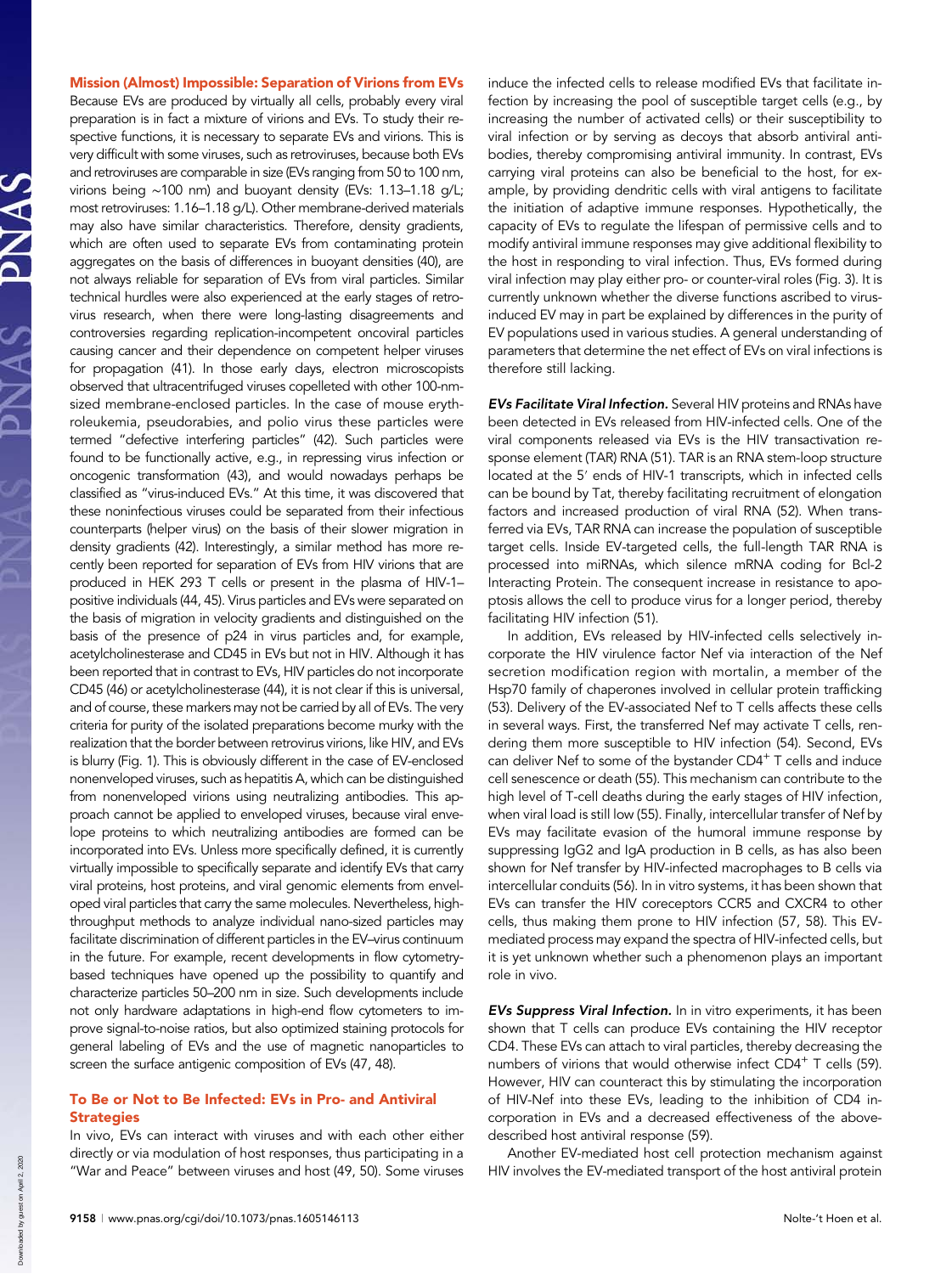

Fig. 3. Proviral and antiviral effects of EVs released by retrovirus-infected cells. Retrovirus infection can lead to the release of modified EVs that either facilitate or suppress infection. Potential antiviral effects include (A) EV-mediated delivery of antiviral components, such as APOBEC3G, to increase resistance to infection; (B) spread of TLR ligands, such as viral RNA, via EVs to warn nonsusceptible neighboring cells of the presence of viral infection; and (C) provision of antigen presenting cells with viral antigen to facilitate the initiation of adaptive immune responses. Potential proviral effects include (D) inhibition of the neutralizing effect of EV, leading to decreased binding of EV to virions and an increase in the number of virions that may infect other cells; (E) EV-mediated delivery of viral components (e.g., Nef) that induce induce cell senescence or death of antiviral immune cells; (F) EV-mediated delivery of viral components that suppress the function of immune cells (e.g., Nef-induced downregulation of antibody production by B cells); and (G) increase of the pool of virus-susceptible cells, e.g., by transference of coreceptors for virus binding to other cells.

APOBEC3G. This cytidine deaminase is usually incorporated into virions together with retroviral RNA and inhibits viral replication by creating G-to-A mutations in the transcribed viral DNA (60). The antiviral action of APOBEC3G is counteracted by the HIV-encoded protein Vif, which interferes with APOBEG3G incorporation into virions. Delivery of APOBEC3G without Vif via EVs can counteract the effect of Vif and thus increase resistance of EV-targeted cells to HIV infection (34). Similarly, recent data indicate that the second messenger cyclic guanosine monophosphate–adenosine monophosphate (cGAMP) (induced by cGAMP synthase) is enclosed both in HIV particles and in EVs that are released from infected cells. Intercellular transfer of cGAMP, although accomplished more efficiently by viruses than by EV, triggers antiviral IFN responses in newly infected cells in a stimulator of interferon genes (STING)-dependent manner (35, 36).

EVs from virus-infected cells not only contain endogenous (mi) RNAs but have also been shown to be selectively enriched in viral RNAs (e.g., in the case of HCV-induced EVs) (38). The PRRs in EVtargeted cells may recognize such RNAs as pathogen-associated molecular patterns (PAMPs) and respond by triggering the innate antiviral response (38, 61). HIV-infected macrophages also release EV containing viral RNAs (viral miRNAs vmiR88 and -99) that trigger endosomal TLR8 and NF-κB signaling in EV-targeted bystander macrophages (61). The subsequent production of proinflammatory cytokines (e.g., TNFα) contributes to the initiation of the immune response against HIV. Dissemination of viral RNA via EVs provides a strategy to warn nonsusceptible neighboring cells of the presence of viral infection. During HCV infection, for example, plasmacytoid DC are targeted by viral RNA containing EVs and, as a result, initiate an inflammatory response (38). In addition, EVs containing host miRNA produced by virus-resistant cells can confer resistance to other cells. This has been demonstrated for trophoblasts, which are largely resistant to infection by various viruses, including HIV, probably contributing to in vivo fetus protection. EVs produced by these cells in vitro carry host miRNAs and deliver them to virus-susceptible cells, making them resistant to virus infection (62).

## Conclusions: Prospects for EV Therapy

A growing body of evidence indicates that cells infected with enveloped or nonenveloped viruses release EVs that contain viral components. Here, we aimed to create awareness that virus preparations may never be pure but rather are contaminated with diverse subpopulations of EVs, and some of these EVs may be either indistinguishable from or very similar to so-called defective viruses. Because of their common biogenesis paths, viruses and EVs may be close relatives, although only the former can replicate in cells. Importantly, EVs generated by infected cells are not neutral, as they can either facilitate virus propagation or enhance the antiviral response. Understanding of the structure of EVs produced by infected cells, determining their cargo, and deciphering the fine mechanisms by which they affect viral infection are required not only for basic virology but also for translation into therapy. Below, we present three examples of potential utilizations of EVs in immunotherapy, vaccine development, and drug delivery:

(i) EVs with viral proteins can serve as decoys for antiviral antibodies by binding them, leaving infectious virions partially

Down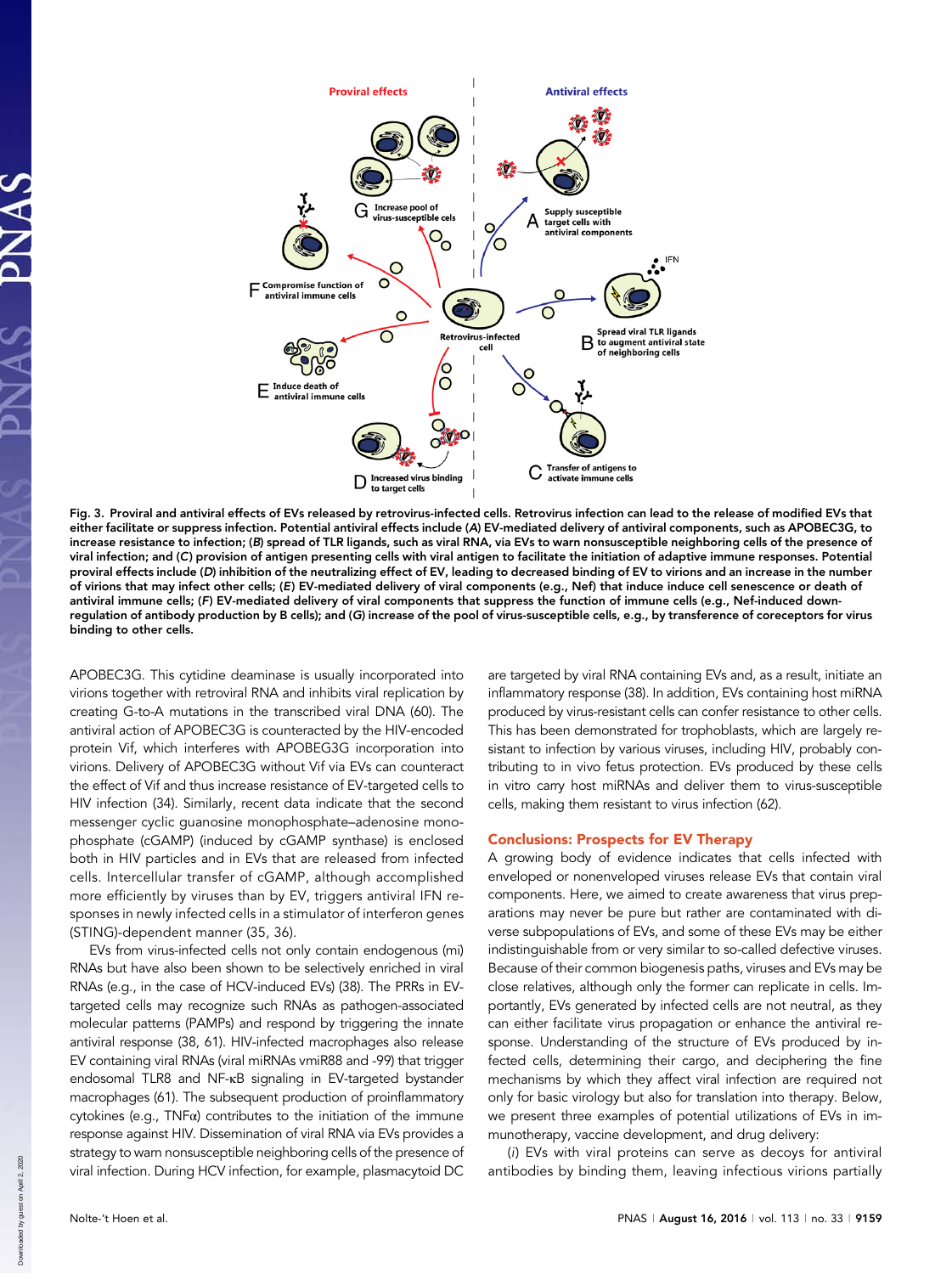undetected. Eliminating these EVs (e.g., with immunoadsorption based on their nonviral markers) may enhance antiviral immune responses. (ii) Understanding the roles of EVs in antiviral immune reactions may guide engineering of EVs that have strong antiviral properties. (iii) Knowledge of phenotypes and functions of EVs generated in response to viral inoculation can in the future be applied to improve virus vaccines by eliminating or adding defined subsets of EVs.

Targeted drug delivery is one of the most important and unresolved problems in pharmacology. By contrast, viruses are highly targeted: in the course of evolution they have acquired high specificity toward their cellular targets by incorporating specific binding proteins. Incorporation of such viral proteins onto the EV membrane may facilitate EV-mediated delivery of drugs to specific cells (63).

However, to achieve these goals several important questions need to be answered regarding the role of EVs in intercellular communication in the steady state and during viral infections:

- i) What are the exact mechanisms by which EVs affect viral infection at both cellular and systemic levels?
- Can we use new technologies, some of which are described in this report, to obtain viral preparations free of contaminating EVs and, reciprocally, EV preparations produced by infected cells and

free of contaminating viruses? Only after we can obtain clean populations, can question # 1 be addressed experimentally.

- How can we predict either in vitro or in vivo net biological activity when viruses and EVs are mixed?
- iv) Can we obtain EVs with specific (viral) surface proteins to target vesicles to particular cells and organs?
- v) Can we efficiently scale up the production of EVs so that we have sufficient quantities to test their in vivo effects and even perform clinical trials in the future?
- vi) Can we design and engineer EVs that block newly evolving viruses? Can we, for example, use EVs to block Zika viral infection developing in fetuses or to enhance antiviral activity to new influenza strains?

Answers to these questions will show whether the newly emergent field of extracellular vesicle research will become important for understanding fundamental mechanisms of virus infections and be translated into anti-viral therapeutic strategies.

#### Acknowledgments

E.N.-t.H. receives funding from the European Research Council (ERC) under the European Union's Seventh Framework Programme (FP/2007–2013)/ERC grant agreement 337581; the work of L.B.M. is funded by the National Institute of Child Health and Human Development/NIH Intramural Program; the work of R.C.G. is funded by the Gates Foundation, the National Institute of Allergy and Infectious Diseases, and the University of Maryland School of Medicine.

- 1 Colombo M, Raposo G, Théry C (2014) Biogenesis, secretion, and intercellular interactions of exosomes and other extracellular vesicles. Annu Rev Cell Dev Biol 30:255–289.
- 2 Yáñez-Mó M, et al. (2015) Biological properties of extracellular vesicles and their physiological functions. J Extracell Vesicles 4:27066.
- 3 Valadi H, et al. (2007) Exosome-mediated transfer of mRNAs and microRNAs is a novel mechanism of genetic exchange between cells. Nat Cell Biol 9(6):654–659.
- 4 Chahar HS, Bao X, Casola A (2015) Exosomes and their role in the life cycle and pathogenesis of RNA viruses. Viruses 7(6):3204–3225.
- 5 Feng Z, et al. (2013) A pathogenic picornavirus acquires an envelope by hijacking cellular membranes. Nature 496(7445):367–371.
- 6 Bukong TN, Momen-Heravi F, Kodys K, Bala S, Szabo G (2014) Exosomes from hepatitis C infected patients transmit HCV infection and contain replication competent viral RNA in complex with Ago2-miR122-HSP90. PLoS Pathog 10(10):e1004424.
- 7 Meckes DG, Jr, Raab-Traub N (2011) Microvesicles and viral infection. J Virol 85(24):12844–12854.
- 8 Meckes DG, Jr (2015) Exosomal communication goes viral. J Virol 89(10):5200–5203.
- 9 Gould SJ, Booth AM, Hildreth JEK (2003) The Trojan exosome hypothesis. Proc Natl Acad Sci USA 100(19):10592–10597.
- 10 Pelchen-Matthews A, Raposo G, Marsh M (2004) Endosomes, exosomes and Trojan viruses. Trends Microbiol 12(7):310–316.
- 11 Nolte-'t Hoen EN, et al. (2012) Deep sequencing of RNA from immune cell-derived vesicles uncovers the selective incorporation of small non-coding RNA biotypes with potential regulatory functions. Nucleic Acids Res 40(18):9272–9285.
- 12 Vojtech L, et al. (2014) Exosomes in human semen carry a distinctive repertoire of small non-coding RNAs with potential regulatory functions. Nucleic Acids Res 42(11):7290–7304.
- 13 Raposo G, Stoorvogel W (2013) Extracellular vesicles: Exosomes, microvesicles, and friends. J Cell Biol 200(4):373–383.
- 14 Villarroya-Beltri C, et al. (2013) Sumoylated hnRNPA2B1 controls the sorting of miRNAs into exosomes through binding to specific motifs. Nat Commun 4:2980. 15 Batagov AO, Kurochkin IV (2013) Exosomes secreted by human cells transport largely mRNA fragments that are enriched in the 3'-untranslated regions. Biol Direct 8:12.
- 16 Koppers-Lalic D, et al. (2014) Nontemplated nucleotide additions distinguish the small RNA composition in cells from exosomes. Cell Reports 8(6):1649-1658.
- 17 Robbins PD, Morelli AE (2014) Regulation of immune responses by extracellular vesicles. Nat Rev Immunol 14(3):195–208.
- 18 Kowal J, Tkach M, Théry C (2014) Biogenesis and secretion of exosomes. Curr Opin Cell Biol 29:116-125.
- 19 Lo Cicero A, Stahl PD, Raposo G (2015) Extracellular vesicles shuffling intercellular messages: For good or for bad. Curr Opin Cell Biol 35:69-77.
- 20 Ridder K, et al. (2014) Extracellular vesicle-mediated transfer of genetic information between the hematopoietic system and the brain in response to inflammation. PLoS Biol 12(6):e1001874.
- 21 Zomer A, et al. (2015) In Vivo imaging reveals extracellular vesicle-mediated phenocopying of metastatic behavior. Cell 161(5):1046-1057.
- 22 Andreu Z, Yáñez-Mó M (2014) Tetraspanins in extracellular vesicle formation and function. Front Immunol 5:442.
- 23 Segura E, et al. (2005) ICAM-1 on exosomes from mature dendritic cells is critical for efficient naive T-cell priming. Blood 106(1):216-223.
- 24 Nolte-'t Hoen EN, Buschow SI, Anderton SM, Stoorvogel W, Wauben MH (2009) Activated T cells recruit exosomes secreted by dendritic cells via LFA-1. Blood 113(9):1977–1981.
- 25 Hoshino A, et al. (2015) Tumour exosome integrins determine organotropic metastasis. Nature 527(7578):329–335.
- 26 Sato K, et al. (2008) Modulation of human immunodeficiency virus type 1 infectivity through incorporation of tetraspanin proteins. J Virol 82(2):1021-1033.
- 27 Théry C, et al. (2002) Indirect activation of naïve CD4+ T cells by dendritic cell-derived exosomes. Nat Immunol 3(12):1156-1162.
- 28 Subra C, Laulagnier K, Perret B, Record M (2007) Exosome lipidomics unravels lipid sorting at the level of multivesicular bodies. Biochimie 89(2):205–212.
- 29 Chernomordik LV, Kozlov MM (2003) Protein-lipid interplay in fusion and fission of biological membranes. Annu Rev Biochem 72:175–207.
- 30 Dumas F, Preira P, Salomé L (2014) Membrane organization of virus and target cell plays a role in HIV entry. Biochimie 107(Pt A):22-27.
- 31 MacKenzie A, et al. (2001) Rapid secretion of interleukin-1beta by microvesicle shedding. Immunity 15(5):825–835.
- 32 Buzas EI, György B, Nagy G, Falus A, Gay S (2014) Emerging role of extracellular vesicles in inflammatory diseases. Nat Rev Rheumatol 10(6):356-364.
- 33 Harris RS, et al. (2003) DNA deamination mediates innate immunity to retroviral infection. Cell 113(6):803-809.
- 34 Khatua AK, Taylor HE, Hildreth JEK, Popik W (2009) Exosomes packaging APOBEC3G confer human immunodeficiency virus resistance to recipient cells. J Virol 83(2):512–521.

X<br>A<br>Z